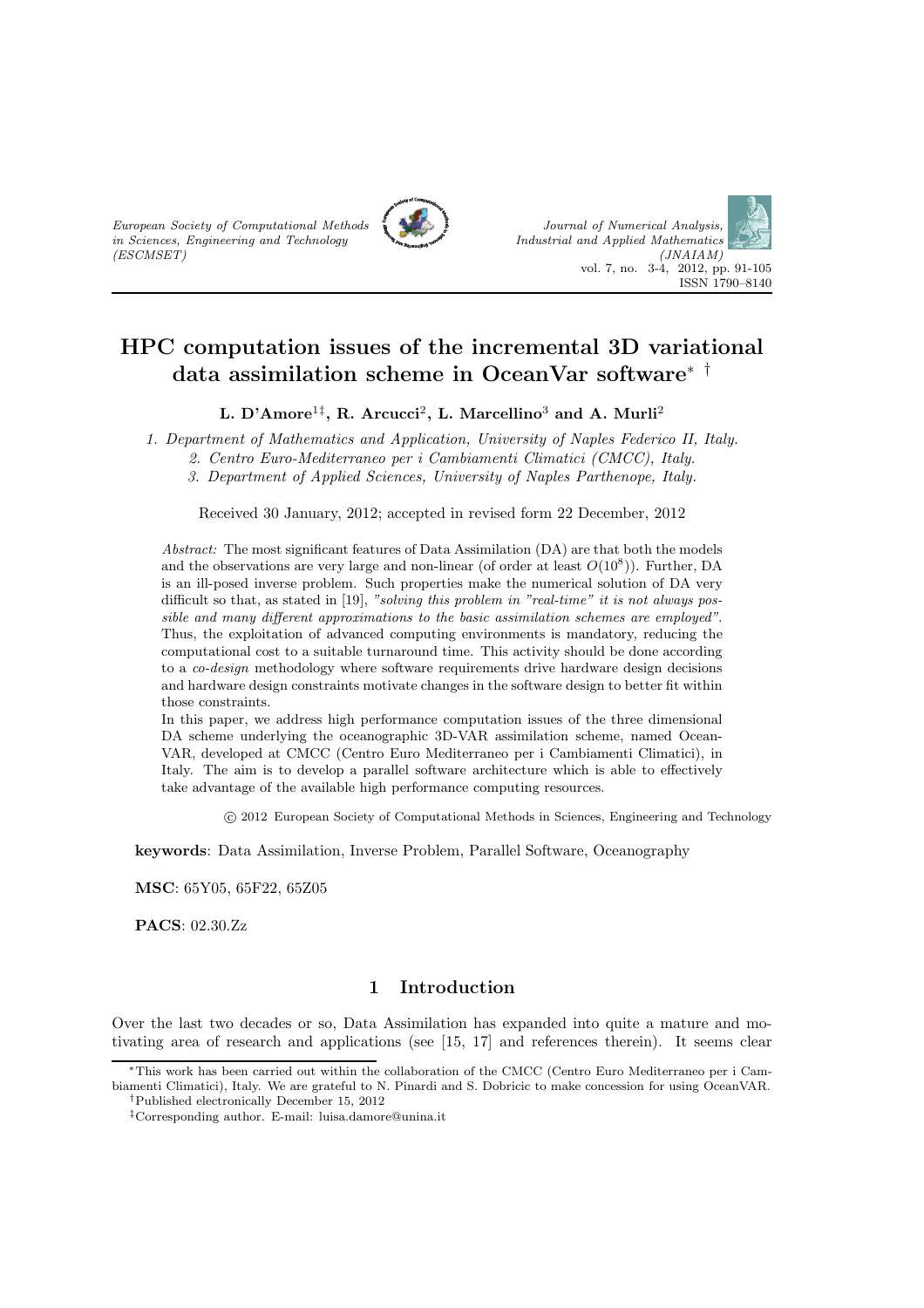that improvements in skill of Numerical Ocean Prediction are essentially due to following priority activities[8]:

- 1. the development of ever more powerful computers, allowing much finer numerical resolution and fewer approximations in the operational oceanic models;
- 2. the improved representation of small-scale physical processes (clouds, precipitation, turbulent transfers of heat, moisture, momentum, and radiation) within the models;
- 3. the use of more accurate methods which result in improved initial conditions for the models;
- 4. and the increased availability of data, especially satellite and aircraft data over the oceans and the Southern Hemisphere.

Moreover, the primary need to ensure a successful achievement of the benefits deriving from these activities is to advocate increased relationship and interactions among them.

In this paper we focus on the item 3 and in particular we address the impact of the availability of high performance computing resources on the development of effective DA software, within the co-design methodology's perspective. The aim of co-design is to reduce the large gap between the peak performance of supercomputers and the actual performance realized by today's applications. This architecture-application performance gap will get even wider with the increase in computing power being driven by a rapid escalation in the number of cores incorporated into a single chip. Co-design methodology depends on a bi-directional optimization of design parameters where software requirements drive hardware design decisions and hardware design constraints motivate changes in the software design to better fit within those constraints.

We consider the OceanVar software [4], used in Italy to produce forecasts of ocean currents to the Mediterranean Sea. OceanVAR software implements an oceanographic three-dimensional variational DA scheme.

We start from the existing sequential code, and in order to take into account both the software requirements and the system architecture, we introduce a *fine-to-coarse* parallelization strategy using the standard fine-grained concurrency of the floating-point operations, and the coarse-grained concurrency on the problem decomposition. This is essentially due to the different amounts of available parallelism of OceanVAR computations. This approach is suited for exploiting the multilevel parallelism that characterizes the architecture of concurrent multiprocessors composed of many-core CPUs. The fine-grained parallelism is aimed at extracting concurrency of multi-cores nodes. The coarse-grained parallelism is oriented to exploit internode concurrency of MIMD multiprocessors because it does not require a strong cooperation among processors.

The paper is organized as follows. In the next section we describe the DA scheme employed in OceanVar, from the numerical analysis point of view, in section 3 we discuss its conditioning and we analyze the benefits obtained from using the Cholesky factorization or the Truncated Singular Value Decomposition. In section 4 we analyze the OceanVAR parallel software co-design, we estimate the execution time underlining the more expensive routines in term of computational cost and we explain how we have introduced multi threading version of scientific libraries and their parallel version. In section 5 we report experiments and analyze performance results, while the section 6 concludes the paper.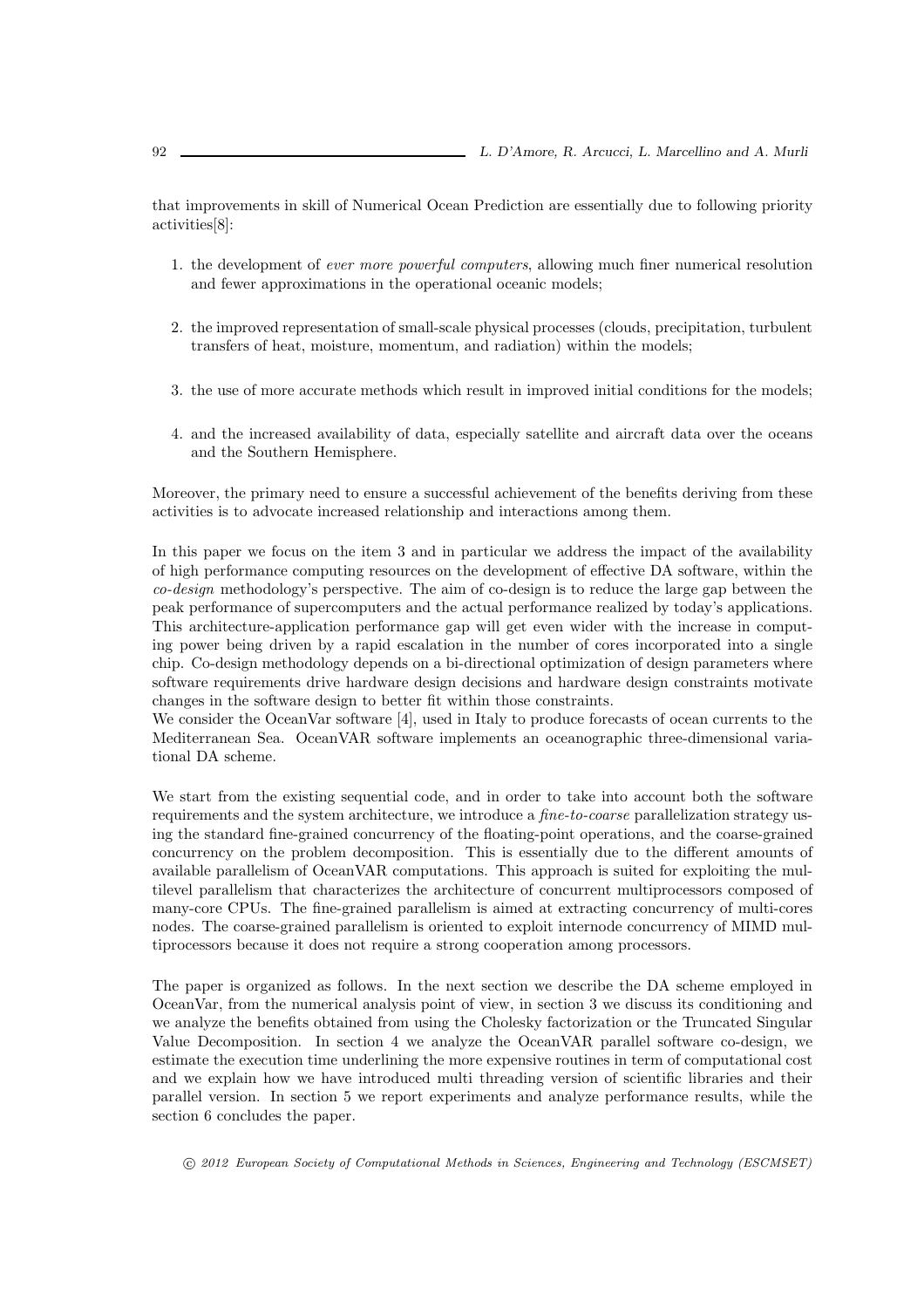## 2 DA cycle in OceanVar

Let  $t_i$ ,  $i = 0, 1, \ldots, n$  be a sequence of observation times and, for each i, let  $x_i \equiv x(t_i) \in \Re^N$  be the vector denoting the state of the Mediterrean sea system at time  $t_i$ . The state vector considered in OceanVar contains the following variables:

$$
x_i = [T, S, \eta, u, v]^T,
$$

where T is the three-dimensional temperature field, S the three-dimensional salinity field,  $\eta$  the two-dimensional free surface elevation, and  $u, v$  are the total horizontal velocity components. Let  $\mathcal{M}(P)$  the mathematical model describing the evolution of the Mediterranean system. In particular,  $\mathcal{M}(P)$  describes the evolution of the state vector  $x_i$  from  $t_i$  to  $t_{i+1}$ , and it can be expressed as follows:.

$$
\mathcal{M}(P): x_{i+1} = \mathcal{L}_{i,i+1}(x_i), \quad i = 0, 1, \dots, n-1 \tag{1}
$$

Starting from the initial state  $x_0 = x(t_0)$ , which is assumed to be known,  $\mathcal{M}(P)$  provides the state vector at time  $t_{i+1}$  using the state vector at time  $t_i$ . This operation is described by  $\mathcal{L}_{i,i+1} : \Re^N \mapsto$  $\mathbb{R}^N$  which is the non-linear operator describing how the the model acts from  $t_i$  to  $t_{i+1}$ . Moreover, let

$$
y_{i+1} = \mathcal{H}(x_{i+1}) + \epsilon_{i+1} \quad i = 1, 2, \dots, n-1 \tag{2}
$$

be the observations vector at time  $t_{i+1}$ , where  $y_{i+1} \equiv y(t_{i+1}) \in \Re^p$  and  $\mathcal{H} : \Re^N \mapsto \Re^p$  is the non-linear operator collecting the observations at each time  $t_i$ .

For each  $i = 1, 2, ..., n$ , let  $x_{DA}(t_i)$  be the so-called *analysis*, i.e. the estimation of the vector  $x_i$ at time  $t_i$ , obtained by using DA. OceanVAR performs DA in a sequential manner, with a time series of assimilation cycles:

For each  $i = 1, 2, \ldots, n - 1$  do

#### Data Assimilation cycle  $(i, i + 1)$ ,:

- 1. given  $x_{DA}(t_i)$ ,
- 2. model integration (1): computation of  $x_{i+1}$ , using  $x_{DA}(t_i)$  as initial value,
- 3. correction of  $x_{i+1}$  due to observations (2): computation of  $x_{DA}(t_{i+1})$  as the best estimate of  $(x_{i+1}, y_{i+1})$ .
- 4. provide  $x_{DA}(t_{i+1})$ .

As a new set of observations become available the cycle is repeated. This analysis is then propagated in time.

Here we are interested on how any numerical error affecting  $x_{DA}(t_i)$  propagates on  $x_{DA}(t_{i+1})$ . To this aim we perform the Forward Error Analysis (F.E.A.):

Forward Error Analysis on one DA cycle: Let us assume that the DA cycle is performed on a finite precision arithmetic system. Let  $\widetilde{X_{DA}}(t_i)$  denote the numerical value of  $x_{DA}(t_i)$ .  $\widetilde{X_{DA}}(t_i)$ is corrupted by the presence of different kind of errors, resulting from the numerical approach (discretization, round-off, ...), all these errors can be referred by  $\delta_i$ . By the same way,  $\widetilde{x_{i+1}}$ , indicates the perturbed value of  $x_{i+1}$ . We get the following steps: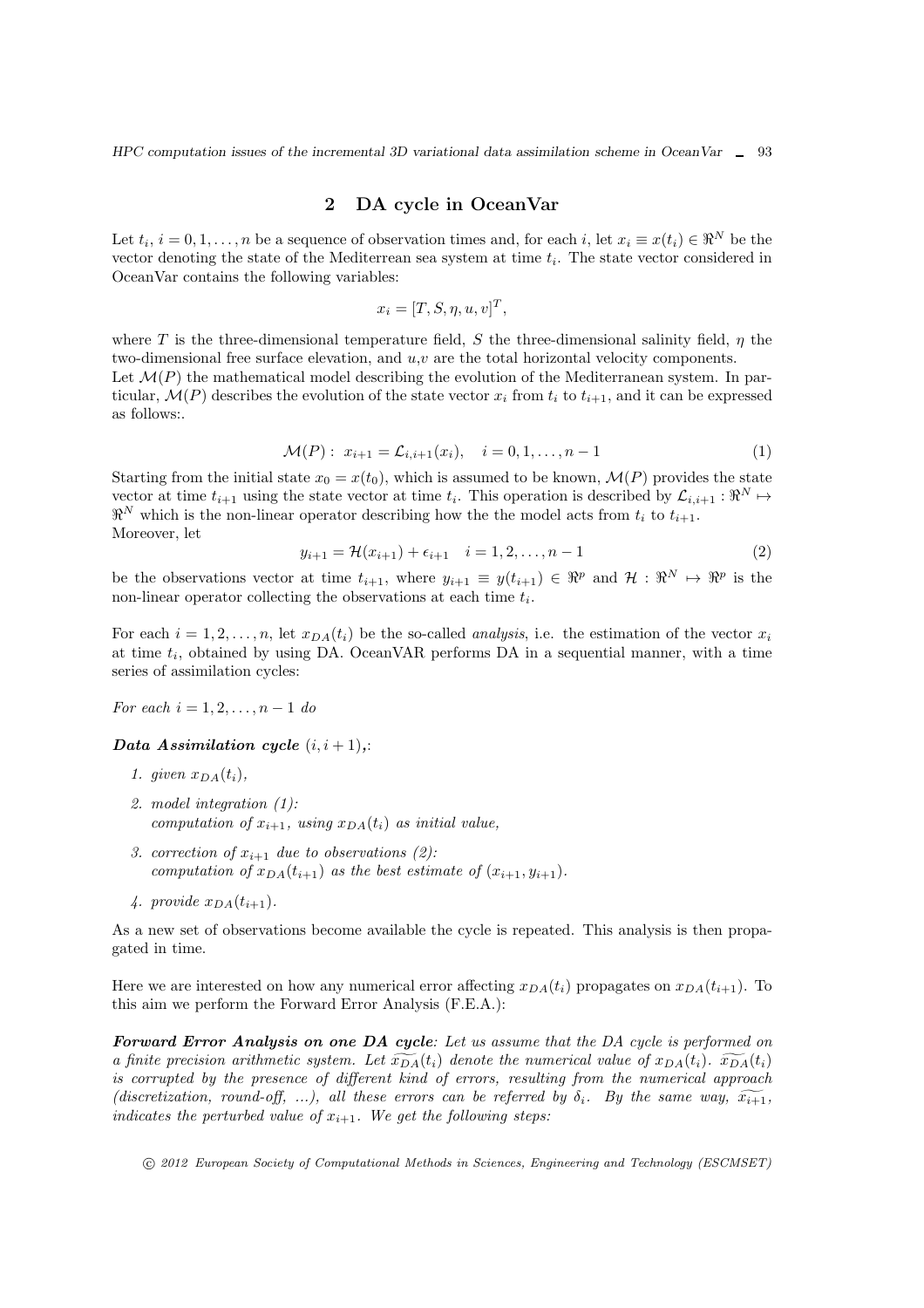1. given  $\widetilde{x_{DA}}(t_i) = x_{DA}(t_i) + \delta_i$ ,

2. model integration (1): computation of  $\widetilde{x_{i+1}}$ , using  $\widetilde{x_{DA}}(t_i)$  as initial value:

$$
\widetilde{x_{i+1}} = \mathcal{L}_{i,i+1}(\widetilde{x_{DA}(t_i)})
$$

By applying the F.E.A. on  $(1)$  we have that:

$$
\widetilde{x_{i+1}} = x_{i+1} + \sigma_i \tag{3}
$$

and:

$$
\sigma_i = C_A \,\mu \mathcal{L} \,\delta_i \tag{4}
$$

where the constant  $C_A$  depends on the numerical algorithm used for solving (1) and  $\mu_L$ depends on the condition number of  $\mathcal{L}_{i,i+1}$ .

- 3. correction of  $\widetilde{x_{i+1}}$  due to observations (2): computation of  $\widetilde{x_{DA}}(t_{i+1})$  as the best estimate of  $(\widetilde{x_{i+1}}, y_{i+1})$ .
- 4. provide

$$
\widetilde{D(A}(t_{i+1}) = x_{DA}(t_{i+1}) + \eta_i \tag{5}
$$

and:

$$
\eta_i = C_{DA} \mu_{DA} \delta_i \tag{6}
$$

where the constant  $C_{DA}$  depends on the numerical algorithm used by the DA scheme and  $\mu_{DA}$  depends on the condition number of the DA operator.

The above analysis says that the initial error  $\delta_i$  on  $x_{DA}(t_i)$  propagates twice: on the numerical value of the state vector trough (4), and on the DA vector analysis through (6). Next section focuses on the amplification factors of the DA scheme in OceanVAR.

## 3 Conditioning of 3DVar scheme in OceanVAR

For each time step  $t_i$ , the computational kernel of the 3DVar scheme employed in OceanVAR is the following non-linear least square problem:

$$
x_{DA}(t_i) = argmin_x J(x) = argmin_x \left\{ ||\mathcal{H}(x) - y_i||^2 + ||x - x_i||^2 \mathbf{B} \right\}
$$
\n<sup>(7)</sup>

**R** and **B** are the covariance matrices, whose elements provide the estimate of the errors on  $y_i$  and on  $x_i$ , respectively. As well known, they have a normal (or Gaussian) distribution. Here,  $||x||_{\mathbf{R}}$ and  $||x||_B$  denote the weighted euclidean norms  $||x||_B = x^T B^{-1}x$  and  $||x||_B = x^T B^{-1}x$ . By using the following linearization of  $H$ :

$$
\mathcal{H}(x) = \mathcal{H}(z) + H(x - z)
$$

where H is the matrix obtained by the first order approximation of the Jacobian of  $H$ , the functional  $J$  is:

$$
J(x) = (Hx - y_i)R^{-1}(Hx - y_i)^T + (x - x_i)B^{-1}(x - x_i)^T.
$$
\n(8)

The minimizer of (8) is obtained by requiring that the Jacobian of J is zero,  $\nabla J = 0$ . This gives rise to the linear system: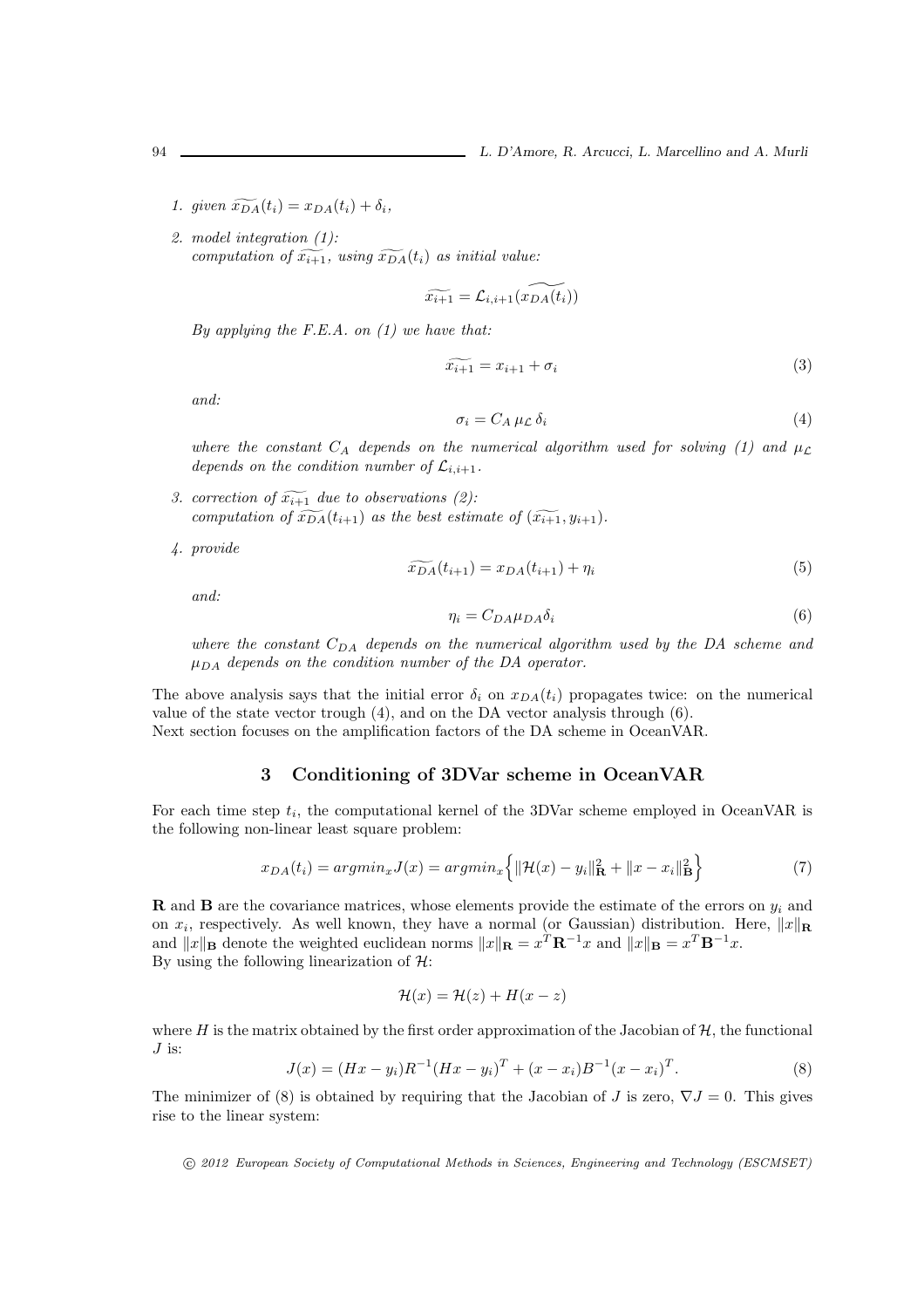$$
A\delta x = b \tag{9}
$$

where

$$
A = B^{-1} + H^T R^{-1} H,\t\t(10)
$$

 $b = B^{-1}x_i + H^{T}R^{-1}y_i$  and  $\delta x = x - x_i$ .

Matrix A is ill conditioned [18].

If we assume that the observations  $y_i$  are direct measurements of the state variables  $x_i$ , then  $H^T H$ is a diagonal matrix, where the  $k$ -th diagonal element is unity if the  $k$ -th state variable is observed and is zero otherwise. Moreover, as in [9], we fix:

$$
R = e_o^2 I \tag{11}
$$

where  $e_0$  is the estimated error on  $y_i$  and

$$
B = e_b^2 C \tag{12}
$$

where  $e_b$  is the estimated error on  $x_i$ . The matrix B is a Gaussian matrix, if we assume that it is shift invariant also, then we have that  $C$  is a Toeplitz matrix  $[6]$  whose elements are:

$$
c_{ij} = exp\left(\frac{-\Delta x^2}{2L^2}|i - j|^2\right), \quad |i - j| < \frac{N}{2}
$$

where L is the length-scale,  $\Delta x$  is the grid spacing and N is the number of grid points. In this case, we prove the following:

**Proposition:** Let R as in (11), B as in (12) and  $H^TH$  diagonal. Then, it follows that<sup>§</sup>:

$$
\mu_{DA} = O(e_b^{-2} \mu(C^{-1})) \tag{13}
$$

Proof:

$$
\mu_{DA} \equiv \mu(A) = \mu(B^{-1} + e_o^{-2}H^T H) \le \mu(B^{-1}) + e_o^{-2}
$$
\n(14)

hence, from  $(12)$  it follows that:

$$
\mu_{DA} = \mu(B^{-1}) = O(e_b^{-2}\mu(C^{-1}))
$$

♣

Let  $\lambda_m$  denote the m-th eigenvalue of C, taking into account the structure of C eigenvalues are:

$$
\lambda_m = \sum_{k=0}^{N-1} c_k \exp\left(\frac{-2\pi i mk}{N}\right) \tag{15}
$$

that is the eigenvalues also have an exponential growth. Hence,  $C$  is ill conditioned and  $B$  too. In order to reduce the ill conditioning of B, OceanVAR applies a two-steps transformation (preconditioning and regularization):

$$
\lim_{x \to \infty} \frac{f(x)}{g(x)} = C
$$

where  $C \neq 0$ .

<sup>§</sup> In the following we use the big O symbol which describes the asymptotic behavior of a function when its argument tends towards a particular value or infinity. More precisely, we write  $f(x) = O(g(x))$  meaning that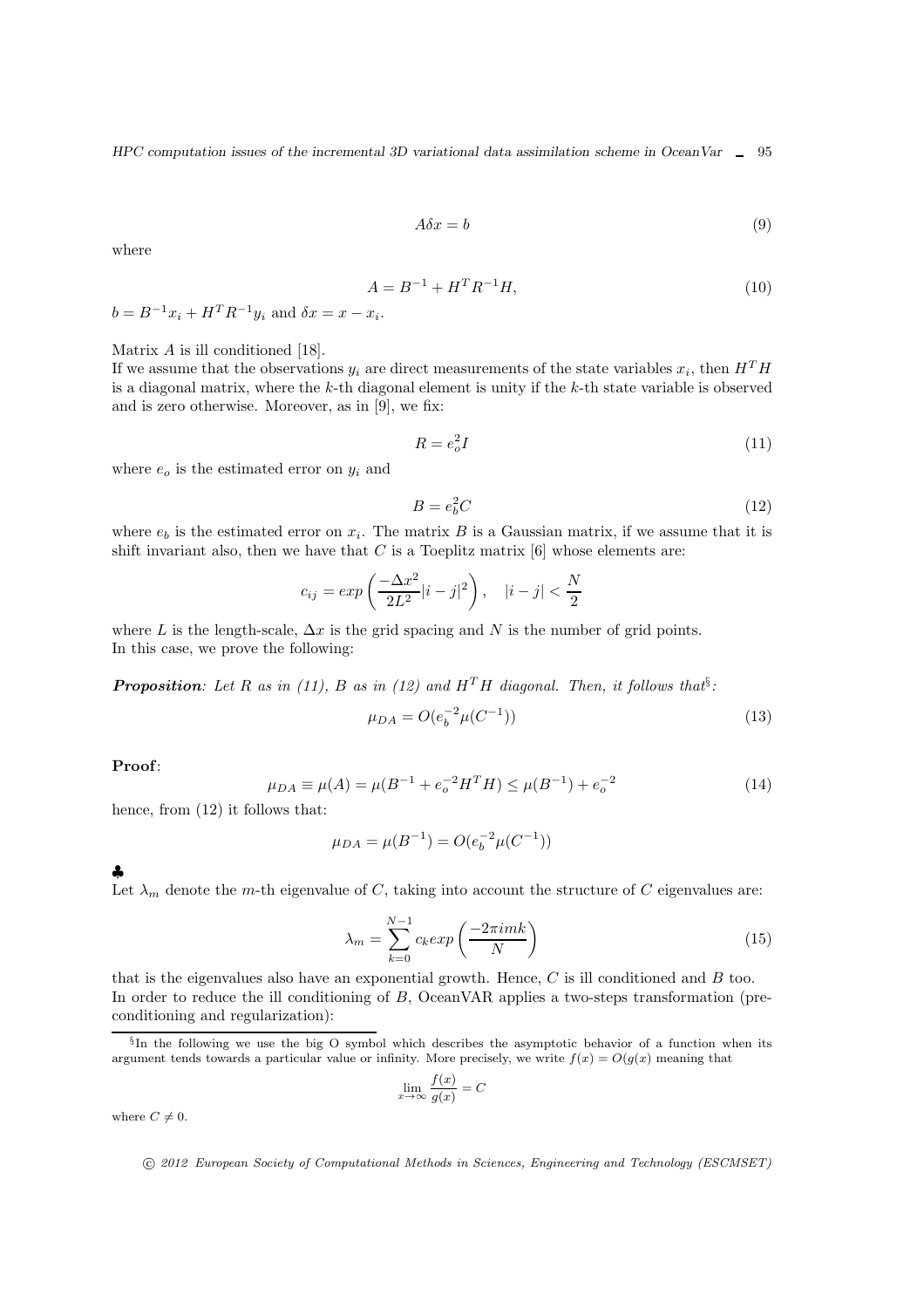1. preconditioning: since B is symmetric and positive definite, OceanVAR computes its Cholesky factorization  $\mathbf{B} = V V^T$ . By this way:

$$
\mu(B) = \mu(V)^{-1/2}
$$

2. regularization: OceanVAR computes the Truncated SVD (TSVD) of V. If  $rank(V) = N$ then:  $\ddot{\phantom{a}}$ 

$$
V = \sum_{j=1}^N \mathbf{u}_j \sigma_j \mathbf{w}_j^T = \mathbf{U} \mathbf{\Sigma} \mathbf{W}^T
$$

where  $\mathbf{U} = [u_1, ..., u_N]$  and  $\mathbf{W} = [w_1, ..., w_N]$  matrices are orthogonal and  $\Sigma$  is diagonal with elements the singular values of V:

$$
\sigma_1 > \sigma_2 > \cdots > \sigma_k > \cdots > \sigma_N
$$

be the SVD of  $V$ . The TSVD, instead of using all the singular values of  $V$  discards those that are less than a given threshold. These last ones are assumes to be *numerically zero*. Let  $K$  denote the number of singular values not *numerically zero*, and let:

$$
V_K = \mathbf{U} \mathbf{\Sigma}_K \mathbf{W}^T
$$

where  $\Sigma_k = diag(\sigma_1, \sigma_2, \ldots, \sigma_k, 0, 0, \ldots, 0)$ . Since the matrix  $V_K$  is better conditioned than  $V$ , i.e.:

$$
\mu(V_K)=\frac{\sigma_1}{\sigma_K}<<\frac{\sigma_1}{\sigma_N}=\mu(V)
$$

V is replaced by  $V_K$ , which provides a better conditioned approximation of V ( $V_K$  is a regularization of V because the contribution corresponding to the smallest singular values is filtered out [10]).

Let us express these transformations on J.

Regarding the *preconditioning*, let  $d = [y - H(x)]$  be the *misfit*, by setting  $v = V^T \delta x$ , the operator in (8) becomes:

$$
J(v) = \frac{1}{2}v^{T}v + \frac{1}{2}(HVv - d)^{T}R^{-1}(HVv - d)
$$
\n(16)

The minimizer of (16) is the solution to  $\nabla J = 0$ , which gives rise to the linear system:

$$
A'v = d.\t\t(17)
$$

where

$$
A' = I + V^T H^T R^{-1} H V \tag{18}
$$

About the conditioning of the linear system in (9), we prove the following:

Proposition: It holds that:

$$
\mu(A') = O(1 + e_o^{-2} e_b \mu(C))
$$

**Proof:** Since  $R$  can be written as in  $(11)$ , from  $(18)$  it follows that:

$$
\mu(A') = \mu(I + V^T H^T R^{-1} H V) \le 1 + \mu(V^T H^T R^{-1} H V) \le 1 + e_o^{-2} \mu(V^T H^T H V) \tag{19}
$$

and

$$
1 + e_o^{-2} \mu(V^T V) = 1 + e_o^{-2} e_b \mu(C)
$$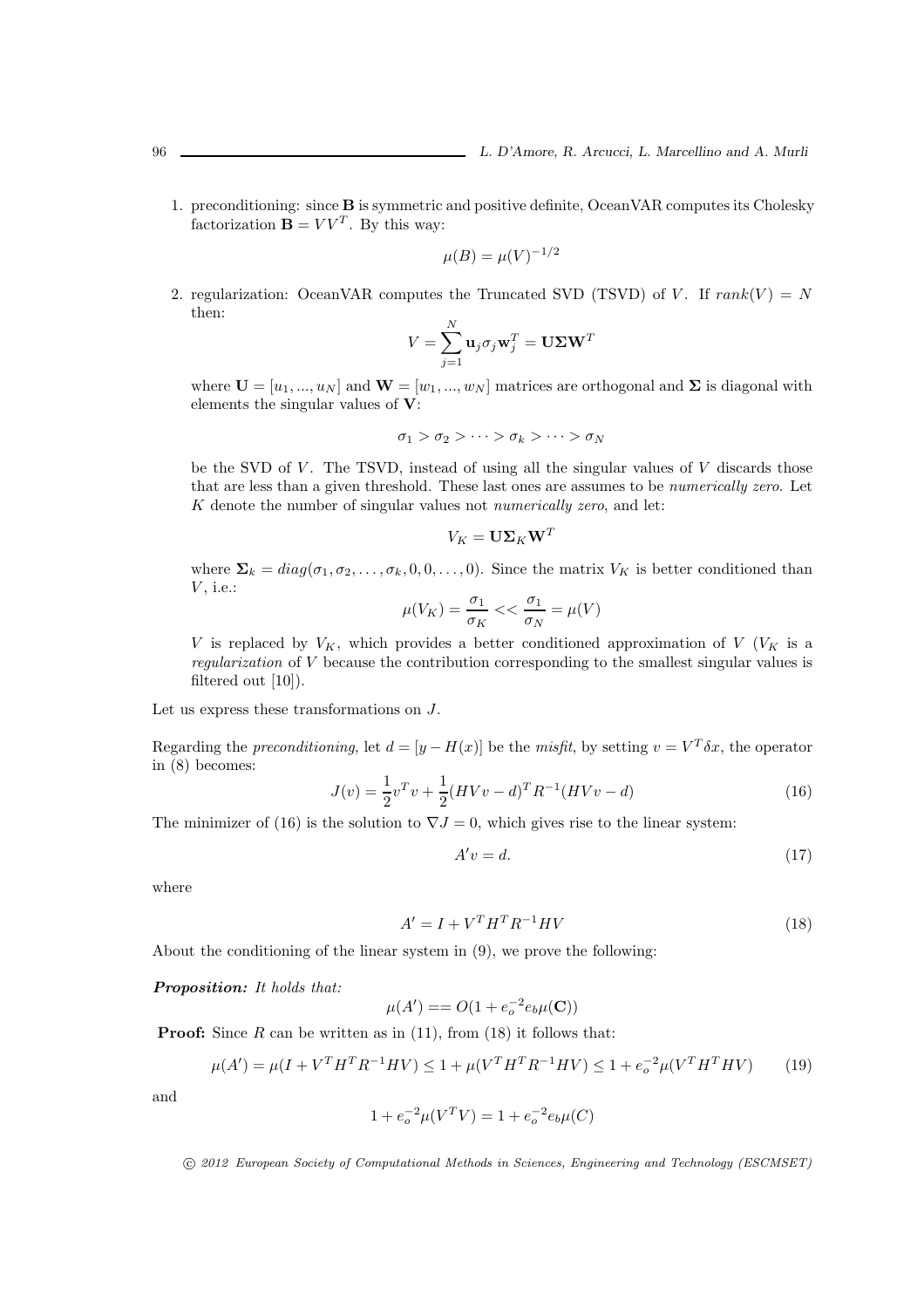♣

Hence, the linear system (9) is still ill conditioned. It needs to use some sort of regularization.

Regularization. OceanVAR computes the TSVD of V and the vector  $v_K = V_K v$  in (16):

$$
V_K v = \sum_{j=1}^K \mathbf{u}_j \sigma_j \mathbf{w}_j^T \cdot v = \sum_{j=1}^K \mathbf{u}_j \sigma_j \mathbf{w}_j^T \cdot v
$$
 (20)

In [5], experimentally was found that, by choosing  $K = 20$ , it yields the accuracy of  $10^{-2}$  on the solution.

## 4 Towards the OceanVAR co-design

Over the years users of high performance systems have observed dramatic increases in peak performance (as we approach exaflop-scale systems, we are confronted by an exponential growth in parallelism). Furthermore, the expectation is that future systems will be heterogeneous with nodes composed of many-core CPUs and GPUs. Unfortunately, this growth occurs without the commensurate improvements in effective performance delivered to applications.

The Department of Energy's Exascale Computing initiative has identified hardware/software codesign as a central strategy to address this situation. The strategy means the integrated co-design of tools, algorithms, and architectures to enable more efficient and timely solutions to applications: rather than ask "what kind of scientific applications can run on an exascale system after it arrives," this application driven design process instead asks "what kind of system should be built to meet the needs of the most important science problems."

The methodology depends on a bi-directional optimization of design parameters where software requirements drive hardware design decisions and hardware design constraints motivate changes in the software design to better fit within those constraints.

Deep analysis of application requirements drives key design decisions for the overall system architecture. The analysis provides quantitative measures of application requirements and relates them back to architectural parameters such as on-chip memory, memory bandwidth requirements and interconnect requirements. Cycle accurate simulation tools enable quantification of the performance impact on the applications when they are subjected to specific hardware constraints [21].

We will focus on the structure of OceanVAR software such that it fulfills these perspectives. We have included calls to libraries of scientific computing where possible. The use of these libraries allows finer resolution making faster the code migration on machines other than the one on which the software was generated.

Native hardware architecture of OceanVAR is the NEC supercomputers [3], the programming languages are fortran 90 and fortran 77, the scientific library was Linpack (see Figure 1).

More precisely, in order to take into account both the computing requirements of each module and the system architecture, we consider a parallelization strategies that uses the standard finegrained concurrency of the floating-point operations, and a coarse-grained concurrency, based on the problem decomposition among computational nodes and introduces concurrency at a coarser level.

This is essentially due to the different amounts of available parallelism of a given computation. For instance, even though the coarse-grained parallelism is the most simple, under this model, the type of computation that can be efficiently parallelized is limited. Moreover, we see that these strategies are best suited for exploiting the multilevel parallelism that characterizes the architecture of concurrent multiprocessors. The fine-grained is aimed at extracting concurrency of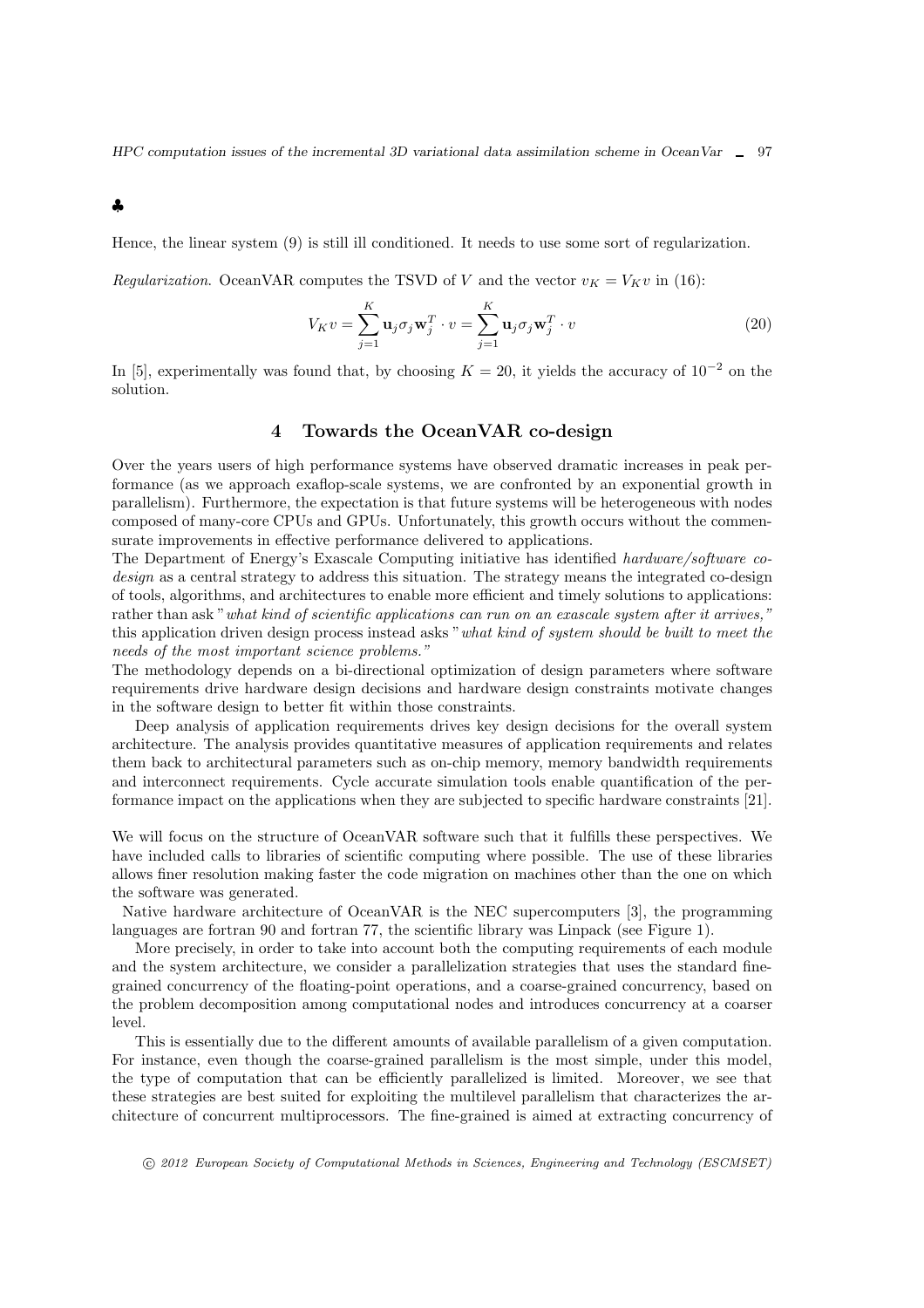

Figure 1: Software architecture of OceanVAR before parallelization

internode multiple instruction multiple data (MIMD) multiprocessors, such as custom multiprocessors with a low-latency network connection. The coarse-grained is oriented to exploit internode concurrency of MIMD multiprocessors. We feel that this is the best way to achieve the highest possible performance of a given problem on a given system configuration.

#### 4.1 Software analysis

The approach that we choose for introducing parallelism in OceanVAR exploits concurrency inside the modules that represent the main computational bottlenecks on the way to gain performance of the whole execution. Hence, we first perform the code analysis and profiling.



Figure 2: The two modules of OceanVAR representing the workflow of OceanVAR

The OceanVAR scheme is described in Algorithm 1.

As shown in Figure 2, the software is divided into two main modules named Calc msft and oceanvar. Calc msft module reads from the input data file values for observations. The data files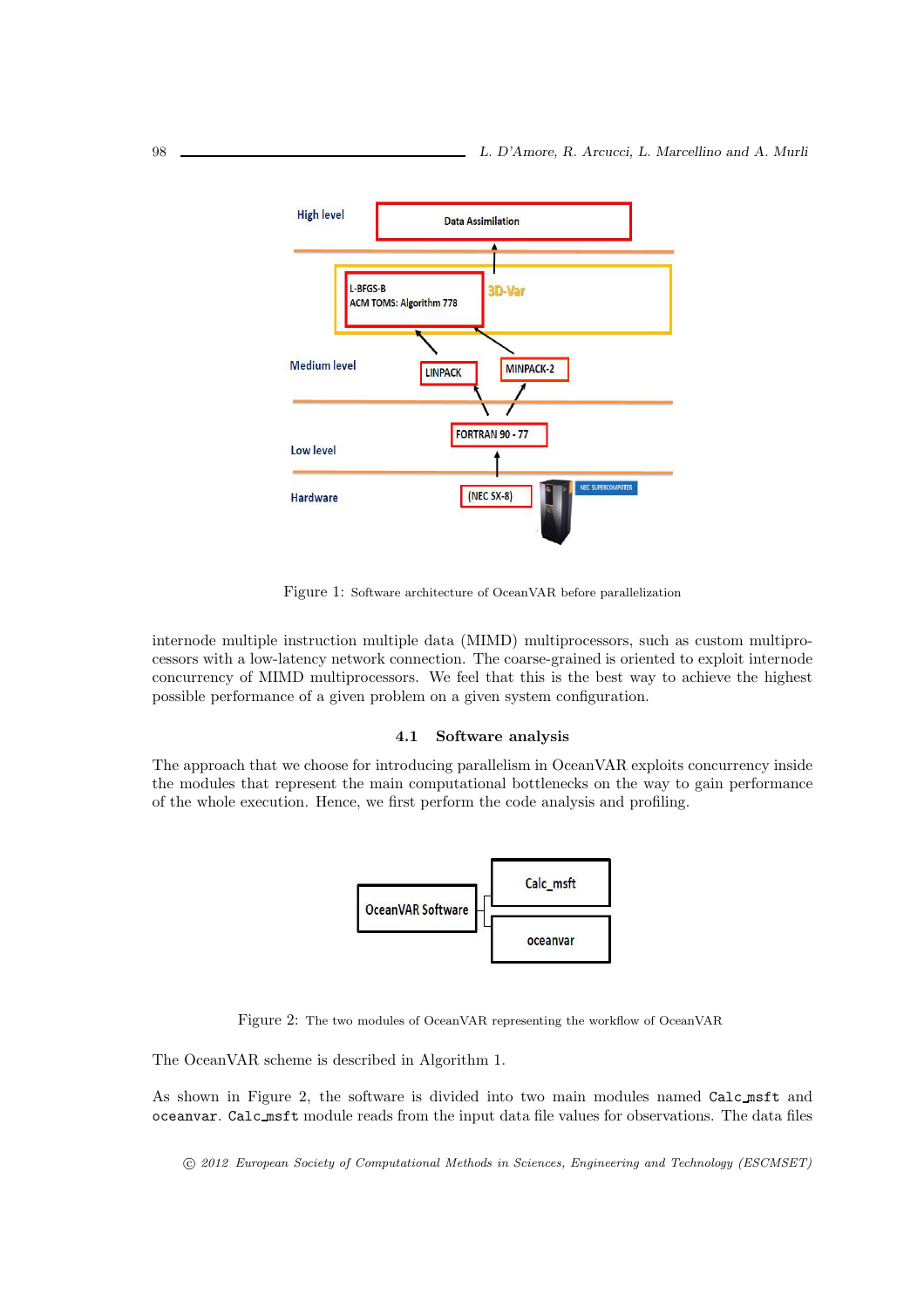Algorithm 1 The OceanVAR scheme

- 1: Acquires the input parameters (number and size of the grid discretization, the types of observations, number of EOFs, etc.)
- 2: Acquires the observations and  $x_M$  vector and calculate misfit d vector
- 3: Acquires EOFs
- 4:  $\textbf{Poses}\ \textbf{v}_{num\_grid} \leftarrow \textbf{V}_{num\_grid}^{+} \delta \bar{\textbf{x}}_{num\_grid}$
- 5:  $v_1 = 0$
- 6: for  $grid\_id \leftarrow 1$ , num\_grid do
- 7: **Calculate** quantities that define the operators  $\mathbb{R}^{-1}$ , **H** and **V** on grid id grid
- 8: Calculate  $J(\mathbf{v}_{grid\_id}) \in \nabla J(\mathbf{v}_{grid\_id})$
- 9: **Calculate** minimum point  $(\bar{\mathbf{v}})_{grid\_id}$  of  $J(\mathbf{v})$  function from  $\mathbf{v}_{grid\_id}$ ,  $J(\mathbf{v}_{grid\_id})$  and  $\nabla J(\mathbf{v}_{grid\_id})$  computation
- 10: **Calculate v**<sub>arid-id+1</sub> as an interpolation of  $(\bar{\mathbf{v}})$ <sub>arid-id</sub>
- 11: end for
- 12:  $(\delta \bar{\mathbf{x}})_{num\_grid} \leftarrow (\mathbf{V})_{num\_grid} \mathbf{v}_{num\_grid}$
- 13:  $\mathbf{x} \leftarrow \mathbf{x}_M + (\delta \mathbf{\bar{x}})_{num \; grid}$

used in Calc\_msft module are of two types: ASCII and NetCDF<sup>¶</sup> (Network Common Data Form).

From Table 1 we note that execution time of oceanvar module is the most significant part of total execution time<sup>||</sup>. Indeed, module oceanvar creates the mesh grid and calculates the minimum of the function (16). The function  $J(\mathbf{v})$  is minimized using the L-BFGS minimizer [20].

|                | Calc_msft   | oceanvar              |
|----------------|-------------|-----------------------|
| execution time | $0.16$ sec. | $455.10 \text{ sec.}$ |

Table 1: execution time of main modules of OceanVar

In oceanvar module there are two main routines: ver hor and ver hor ad. These modules perform the operations  $\delta x = Vv$  and  $v = V^{\dagger} \delta x$  [4], as indicated by items 4 and 12 of Algorithm 1. More precisely, ver hor and ver hor ad provide operations between matrices, implemented using

BLAS 3, and perform about  $1.7277 \times 10^{11}$  floating point operations.

From Table 2, we note that these routines have the greatest computational cost compared to the total execution time of the oceanvar module (i.e. this is about the %70).

|                                                          | ver hor | ver_hor_ad L | other |
|----------------------------------------------------------|---------|--------------|-------|
| execution time   149.16 sec.   187.66 sec.   118.27 sec. |         |              |       |

Table 2: execution time details

Then, in the next section we describe the parallelization of these two routines, whose execution time (measured as elapsed time), from Table 2 is:

 $T(ver_l nor, ver_l nor_d) = 336.83$ 

<sup>¶</sup>http://www.unidata.ucar.edu/software/netcdf/

 $\mathbb{T}$ The execution time of the routine was monitored using **etime**-function

c 2012 European Society of Computational Methods in Sciences, Engineering and Technology (ESCMSET)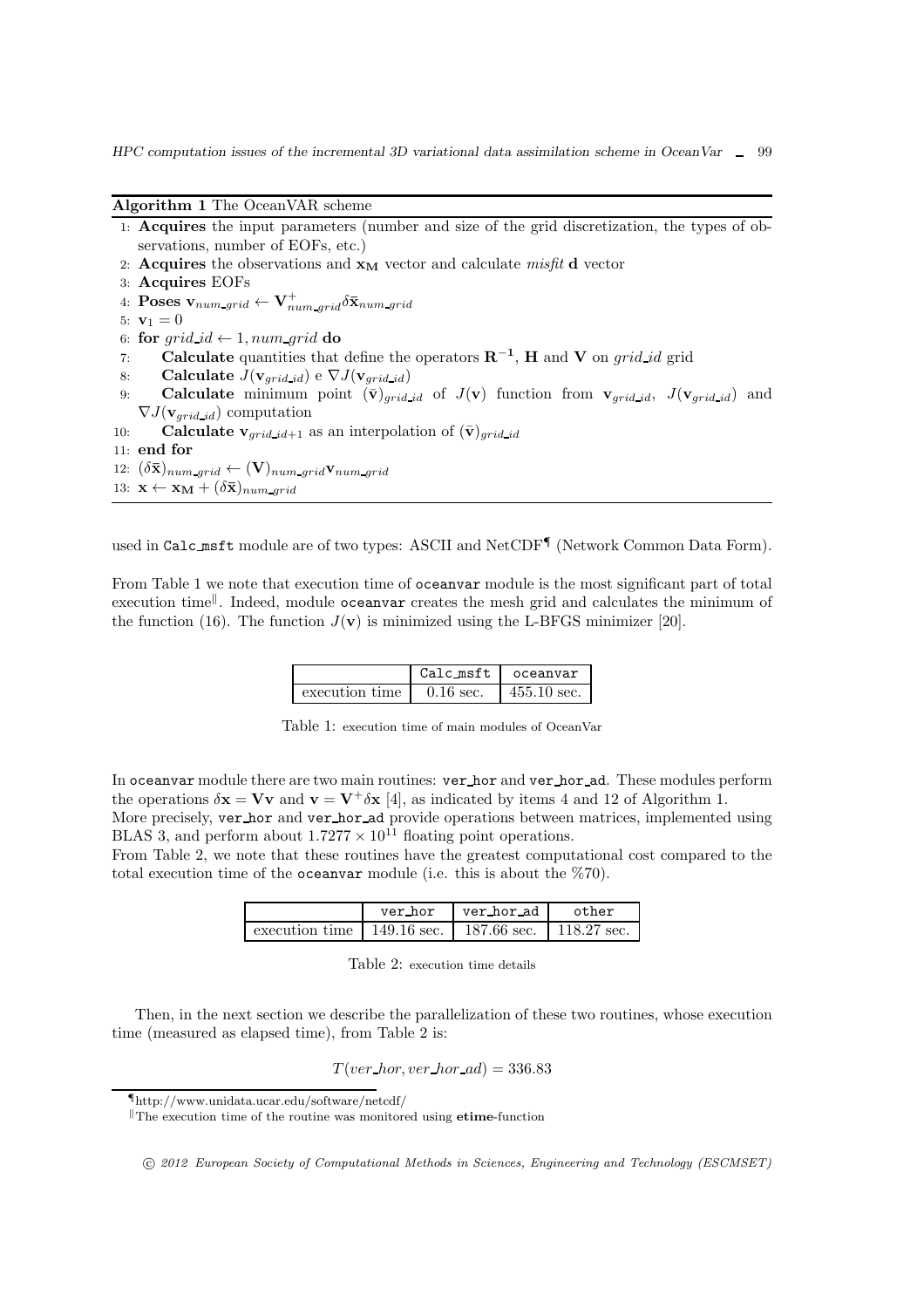### 4.2 Parallel approach

There are several different forms of parallel computing: bit-level, instruction level, data, and task parallelism. Parallel computers can be roughly classified according to the level at which the hardware supports parallelism, with multi-core and multi-processor computers having multiple processing elements within a single machine, while clusters and grids use multiple computers to work on the same task [2, 16].

The result of our work was to introduce into OceanVAR a prototype form of parallelism on two levels. Indeed, taking into account the different granularity of the computational operations we introduce concurrency during their execution. More precisely, the design of the code handled the internode communication by a standard message-passing approach (level 2), and exploited the every node capabilities of concurrency, assigning the local numerical computation to well-known optimized libraries as BLAS and LAPACK (level 1).

The introduction of (level 2)-parallelism has occurred in two routines that have the greatest computational cost compared to the total execution time of the entire application. These are: ver hor and ver hor ad (step 4 and 12 of Algorithm scheme).

Within procedures ver hor and ver hor ad, the quantities free surface elevation, temperature and salinity are calculated with different and independent operations, has therefore chosen to use an asynchronous parallelism (an "embarassingly" parallel approach). Therefore it was decided to distribute these data at three different 3 processors, each one composed by 8 cores.

Summarizing (see Figure 3), we used the multithreding version of Blas and Lapack, the standard MPI for communications and BLACS to solve linear algebra operation in parallel.



Figure 3: Software architecture of OceanVAR after parallelization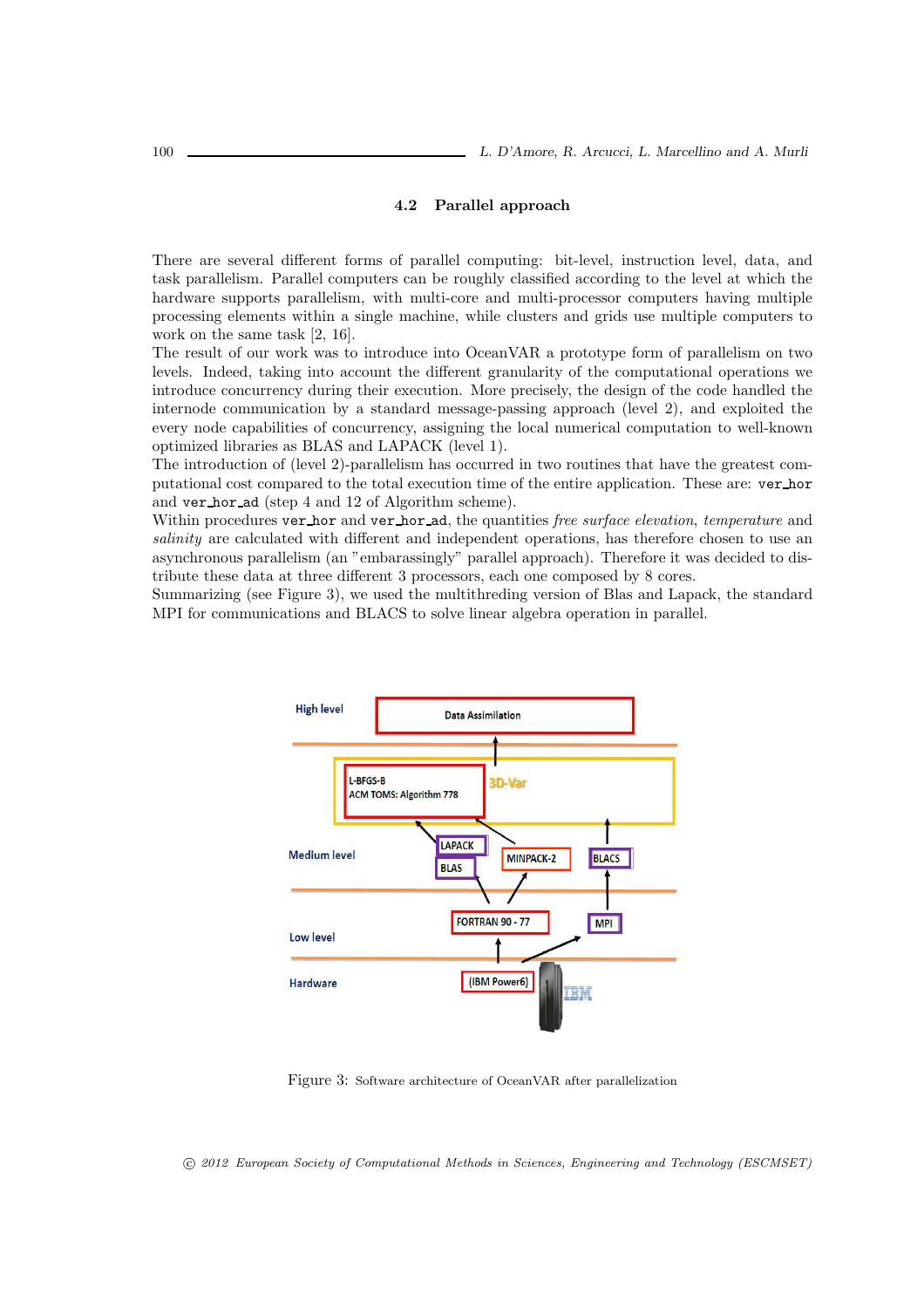## 5 Experimental Results

The primary intent of this work is the exploitation of CMCC parallel computing resources in order to reduce the overall computational cost of the OceanVar code. Because of these issues, to the aim of the performance evaluation of the parallel algorithm, we consider only a real test case where the discrete domain is made of 20 matrices of size  $871 \times 253$ .

The computing architecture is an IBM Power6 supercomputer, consisting of 30 nodes with 16 dual-core chips. Each dual-core Power6 processor runs at 4.7 Ghz, leading to a theoretical peak of 18.8 Gflop/s per core and 601.6 Gflop/s per node (peak performance of IBM Power6).

Figure 4 shows the execution time of level 1-parallel algorithm (the plot uses a logarithmic scale). Observe that as the core number is greater than 8 the elapsed time increases, while as the core number is greater than 16, the performance degrades significantly. Indeed, the achievable performance of such an application with a fixed size, depends on deep interactions among processors, memory system and interconnected network. This means that, due to the limited amount of available parallelism, and taking into account that each node is made of 2 bi-processors each one consisting of 8 dual-core chips sharing the same local memory, there exists an "optimal" number of processors and each additional one contributes slightly less or do not. So, in our test case, this optimal configuration it that using 8 cores.



Figure 4: Execution time of level 1-parallel algorithm versus the core number.

In the following we will only refer to the elapsed time because this can be considered equals to the user time, as it is reported in Table 3.

Table 4 shows the elapsed time of ver hor and ver hor ad with level 1-parallelism compared to the sequential algorithm. Note that if we focus on the problem solution in a shorter time, the performance gain is 47, 29%, which may be acceptable.

Ayway, since we use multithreads BLAS, we expect this parallel approach to be very synchronous and do not scale with the number of cores ∗∗. This is confirmed by the performance gain measured

<sup>∗∗</sup>Dongarra et al. [22] running a Lapack algorithm on the same architecture reaches the best efficiency (69%)

c 2012 European Society of Computational Methods in Sciences, Engineering and Technology (ESCMSET)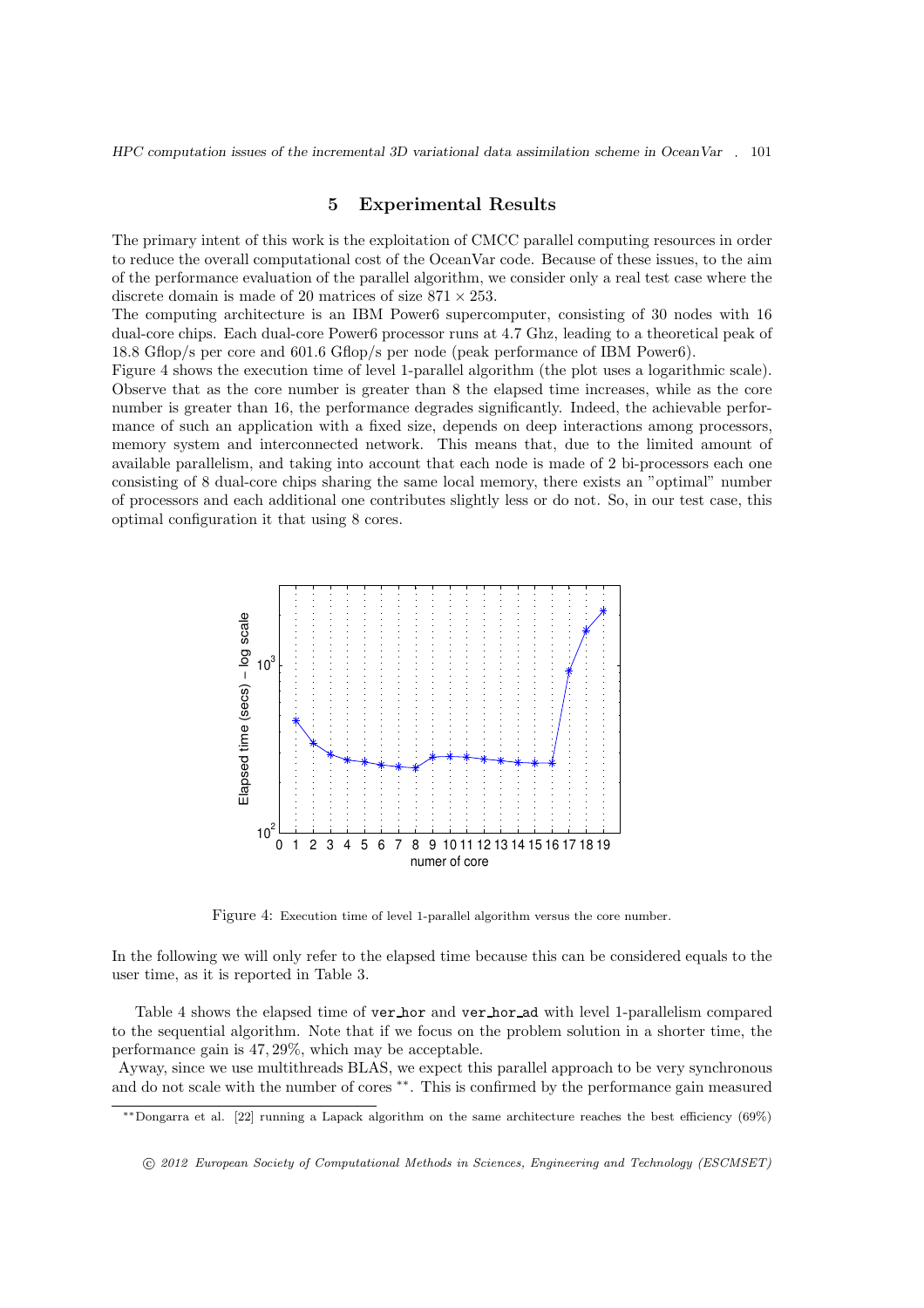| Time         | sequential version    | with (level 1)-parallelism. |
|--------------|-----------------------|-----------------------------|
| elapsed time | $455.10 \text{ sec.}$ | $244.05$ sec.               |
| user time    | $454.16$ sec.         | $241.65$ sec.               |
| system time  | $0.95 \text{ sec.}$   | $2.40 \text{ sec.}$         |

Table 3: execution time of the oceanvar sequential version and with (level 1)-parallelism, on 8 cores

| l Time       |             | sequential version with (level 1)-parallelism. |
|--------------|-------------|------------------------------------------------|
| elapsed time | 336.83 sec. | $123.83$ sec.                                  |

Table 4: elapsed time of ver hor and ver hor ad, using 8 cores

by the speed up:

$$
S(8) = \frac{336.83 \, sec}{123.83 \, sec} = 2.72
$$

and by the Gflops performed by the parallel algorithm, as shown in Figure 5.



Figure 5: Gflops of of level1-parallelization algorithm and IBM power6 BLAS 3 performance, versus the core number.

Let us analyze the performance of the parallel approach obtained by introducing (levels 1 and 2)-parallelism on 3 processors (each one using 8 cores) †† .

Table 5 shows the execution time of ver hor and ver hor ad by introducing (levels 1 and 2) parallelism.

using 2 cores.

<sup>††</sup>as explained in the previous section the three quantities: free surface elevation, temperature and salinity are calculated with independent operations, therefore we use an asynchronous parallelism distributing these three different data at three different 3 nodes.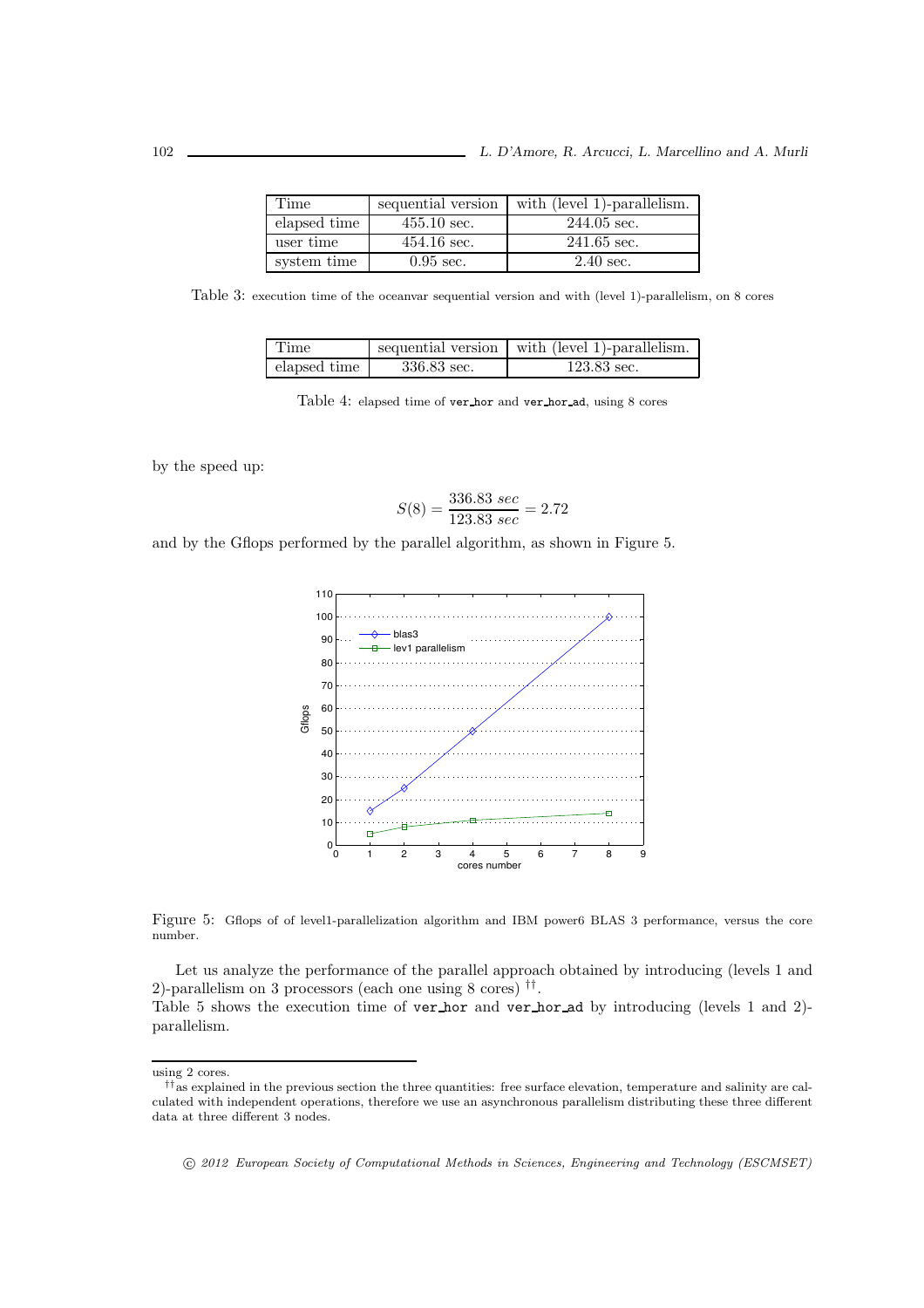| Time         |             | sequential algorithm $\vert$ with (level 1+level 2)-parallelism |
|--------------|-------------|-----------------------------------------------------------------|
| elapsed time | 336.83 sec. | 56.31 sec.                                                      |

Table 5: execution time of ver hor and ver hor ad before and after (level1+level 2)-parallelization

In this case, the speed up is:

$$
S(24)=\frac{336.83sec}{56.31sec}=5.98
$$

As before, by taking into account this performance metric, such gain should seem quite low if it is compared to 24 cores, anyway, this result is justified by the limited amount of available parallelism of such application code.

Let us introduce the so-called relative speed up, defined as: Definition: Let

$$
S' = \frac{S_{p_2}}{S_{p_1}} = \frac{\frac{T_1}{T_{p_1}}}{\frac{T_1}{T_{p_2}}}, \quad p_2 \ge p_1 \ge 1
$$

where  $T_i$  denotes the execution time of the algorithm running on  $i = 1, 2, ...$  processors. We call S' the relative speed up, i.e. the speed up on  $p_1$  processors is divided by the speed up on  $p_2$  processors.

The relative speed up is equals to the usual speed up when  $p_1 = 1$ . Moreover the ideal relative speed up is

$$
S'_{ideal} = \frac{p_2}{p_1}
$$

The relative speed up can be used for measuring the performance gain when the reference value is not the execution time of the sequential algorithm  $(p_2 > 1)$ . Now, if we compute the relative speed up using  $p_2 = 24$  and  $p_1 = 8$  we get:

$$
\frac{S(24)}{S(8)} = 2.256
$$

i.e. the parallel algorithm on  $24 = 3 \cdot 8$  cores is scaling quite linearly from first  $(p_1 = 8)$  to second  $(p_2 = 3 \cdot 8)$  level of parallelism.

Figure 6 shows the execution time of OceanVAR software compared to that of the parallel version. We note that in this case by looking at the reduction of the total execution time we get a performance gain of about 60%, and this is in agreement with the improvement of the relative speedup  $S'$ .

## 6 Conclusions

This work describes computation efforts towards the development of a parallel software implementing the 3D-VAR/4D-VAR data assimilation. We start from analyzing the OceanVAR software, in terms of its condition number and describe the benefits obtained from using the Cholesky factorization, observing that the Truncated SVD provides better results. Moreover, we introduce the co-design of OceanVAR software, identifying the routines that have the greatest computational cost and introducing a prototype form of parallelism on two levels. In addition, including calls to scientific libraries for performing the most expensive computations enabled us to improve the accuracy and to make faster the code migration on different computing platforms. The performance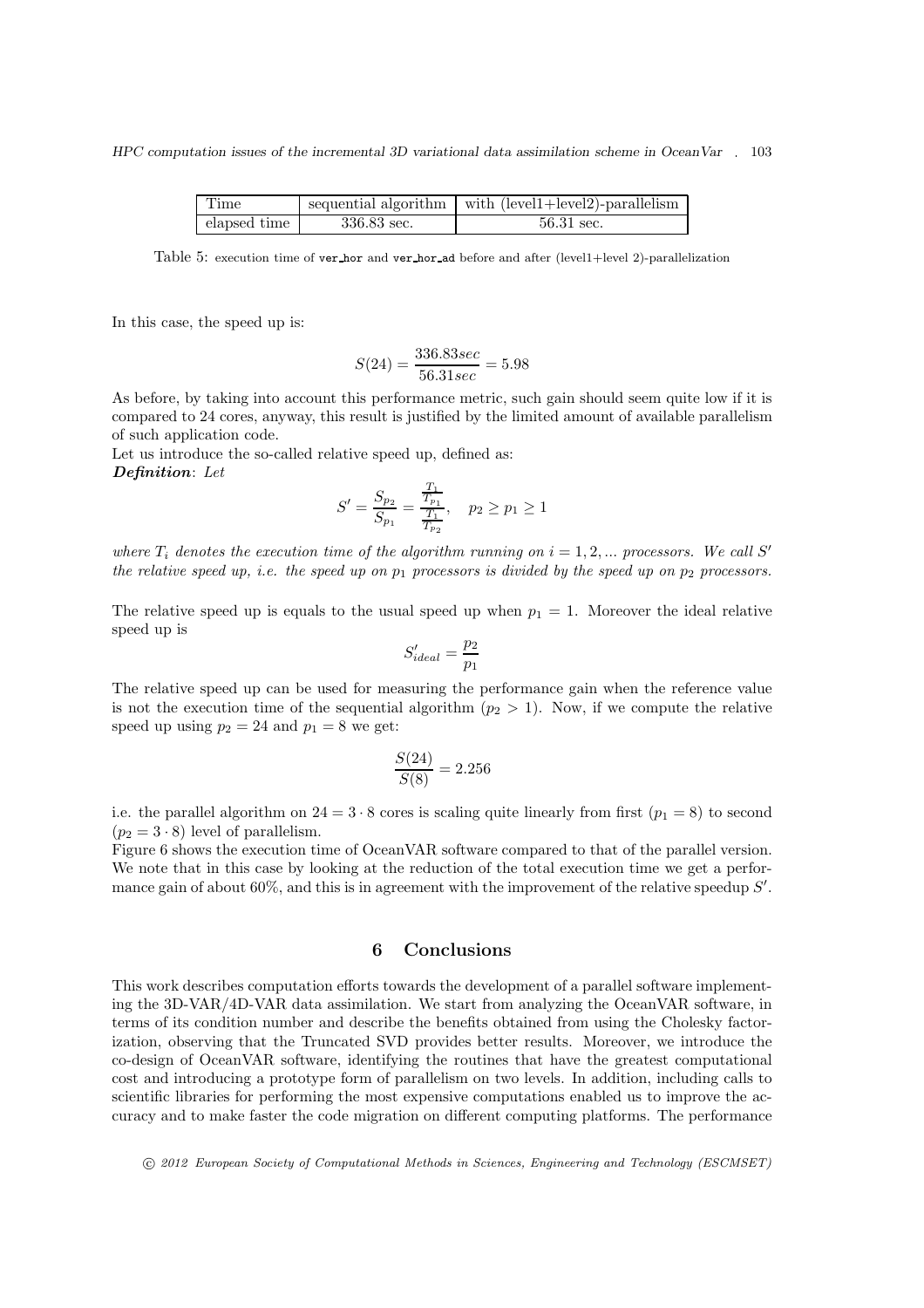

Figure 6: Execution time of OceanVar

gain obtained was shown by experimental results performed on IBM Power6 supercomputer, located in the laboratories of the CMCC - Ecotekne (Lecce).

This work follows the methodology that starts from the analysis of the available software, identifies the bottlenecks and introduces their solution on a real code employed in a production context. Of course it is a first step to develop a fully parallel software, and already the results have shown us the benefits that we can get. Those benefits suggest us to keep follow this path trying to get better results.

Software challenges are the employments of hierarchical algorithms to deal with bandwidth across the memory hierarchy, strategies to mitigate high memory latencies and the need for automated fault tolerance, performance analysis and verification.

## References

- [1] Blas Blacs User Manual Netlib http://www.netlib.org/blas blacs.
- [2] P. D'Ambra, D'Amore L. , A. Murli , Parallel Computation and Problem Solving Methodologies: A view from some Experiences, in Recent Trends in Numerical Analysis, in Advances in Computation: Theory and Practice, Nova Science Publisher, 2000. pp. 249-268.
- [3] L. D'Amore, R. Arcucci, L.Marcellino and A. Murli, A Parallel Three-dimensional Variational Data Assimilation Scheme, Numerical Analysis and Applied Mathematics ICNAAM 2011 - AIP Conf. Proc. 1389, 1829-1831 (2011) American Institute of Physics.
- [4] S.Dobricic, N.Pinardi, An oceanographic three-dimensional variational data assimilation scheme, 2008 Elsevier.